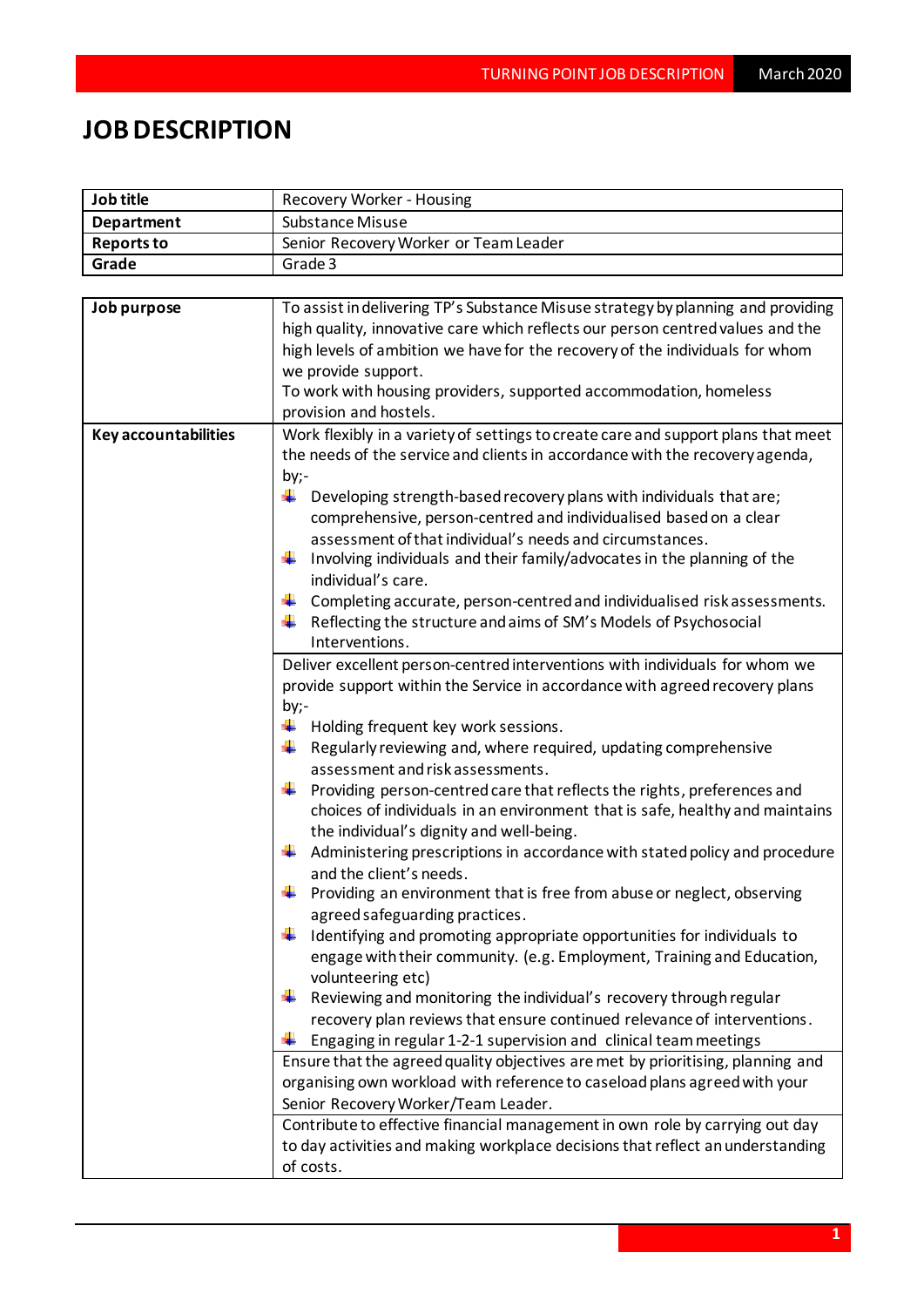| Contribute to SM's growth and business development plans by being an             |  |  |
|----------------------------------------------------------------------------------|--|--|
| advocate for Turning Point to clients, their families, stakeholders and other    |  |  |
| external contacts and partners through delivering on commitments and             |  |  |
| presenting TP in a positive image.                                               |  |  |
| Observe Turning Point's information management strategy by;-                     |  |  |
| Ensuring all data and information relating to own clients is accurate and<br>۰.  |  |  |
| shared in the appropriate way with key stakeholders.                             |  |  |
| ÷<br>Inputting outcomes data and other information into corporate systems in     |  |  |
| accordance with stated policies and procedures.                                  |  |  |
| Carry out day to day tasks in accordance with stated policies, procedures and    |  |  |
| regulations to assist the service achieve its compliance obligations.            |  |  |
| Assist the effective flow of information within the team, with managers and      |  |  |
| external parties by passing on and seeking information required, raising         |  |  |
| unresolved concerns and taking an active interest in TP's internal               |  |  |
| communications.                                                                  |  |  |
| Deliver on role performance commitments and seek to maximise own learning        |  |  |
| and potential, by seeking guidance, support, coaching and training and           |  |  |
| capitalising on the range of development opportunities provided by Turning       |  |  |
| Point in accordance with your Skill Profile.                                     |  |  |
| Help the service to optimise its performance by making full use of and           |  |  |
| highlighting/suggesting improvements for the management of IT, facilities and    |  |  |
| other physical resources that impact on the day to day provision of services to  |  |  |
| clients.                                                                         |  |  |
| Project the desired image of Turning Point by;-                                  |  |  |
| $\ddagger$ Understanding and promoting TP's values and their application to      |  |  |
| Substance Misuse.                                                                |  |  |
| Demonstrating our values through your own day to day behaviour.<br>۰.            |  |  |
| Undertake any other duties within your capabilities that are relevant to the job |  |  |
| and reasonably requested of you by your manager including those related to       |  |  |
| specific interventions and service outcomes:                                     |  |  |
| $\frac{1}{2}$ EITHER Engagement and early intervention                           |  |  |
| $\leftarrow$ OR Recovery                                                         |  |  |
| $\leftarrow$ OR Criminal Justice                                                 |  |  |
| OR Young People                                                                  |  |  |
|                                                                                  |  |  |

| <b>Dimensions</b> | Direct reports       | None                                                |
|-------------------|----------------------|-----------------------------------------------------|
|                   | Total staff overseen | None                                                |
|                   | Internal contacts    | Team Leader/Senior Recovery Worker.                 |
|                   |                      | Some contact with managers in own service.          |
|                   |                      | Fellow recovery Workers and clinical staff.         |
|                   | External contacts    | Housing Providers, Supported Accommodation,         |
|                   |                      | Homeless provision and Hostels. Advocacy            |
|                   |                      | services/service user feedback (forums) - discuss   |
|                   |                      | ethical issues regarding service users.             |
|                   | Planning horizon     | Short term planning of own work in accordance       |
|                   |                      | with caseload plans agreed with more senior staff.  |
|                   | Problems solved      | Client presenting issues with input from senior     |
|                   |                      | worker/team leader when appropriate.                |
|                   |                      | Making independent decisions on client interactions |
|                   |                      | within agreed policies, processes and procedures.   |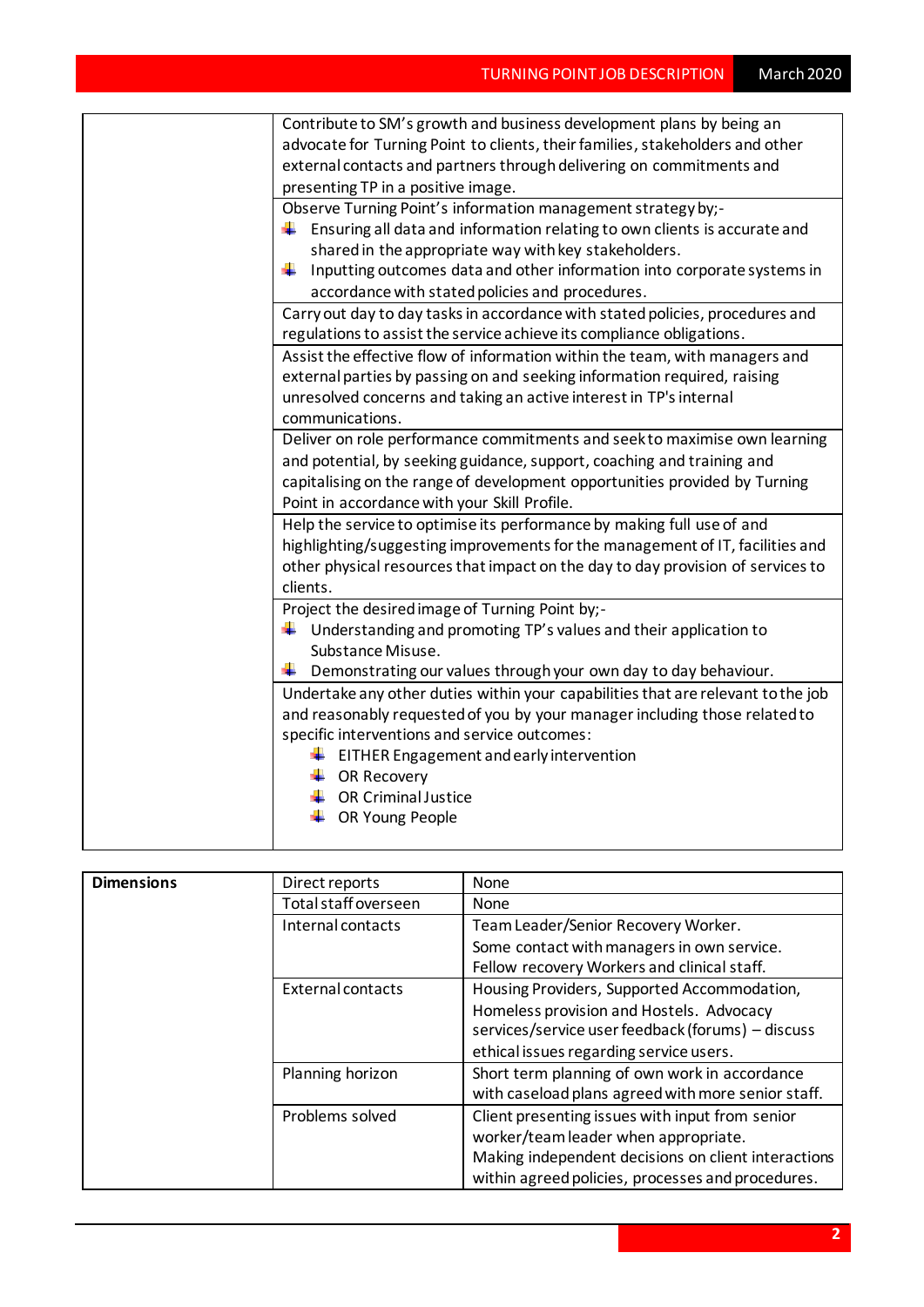|                     | <b>TURNING POINT JOB DESCRIPTION</b>               | March 2020 |
|---------------------|----------------------------------------------------|------------|
|                     |                                                    |            |
| Financial authority | To deliver role with an understanding of financial |            |
|                     | constraints.                                       |            |